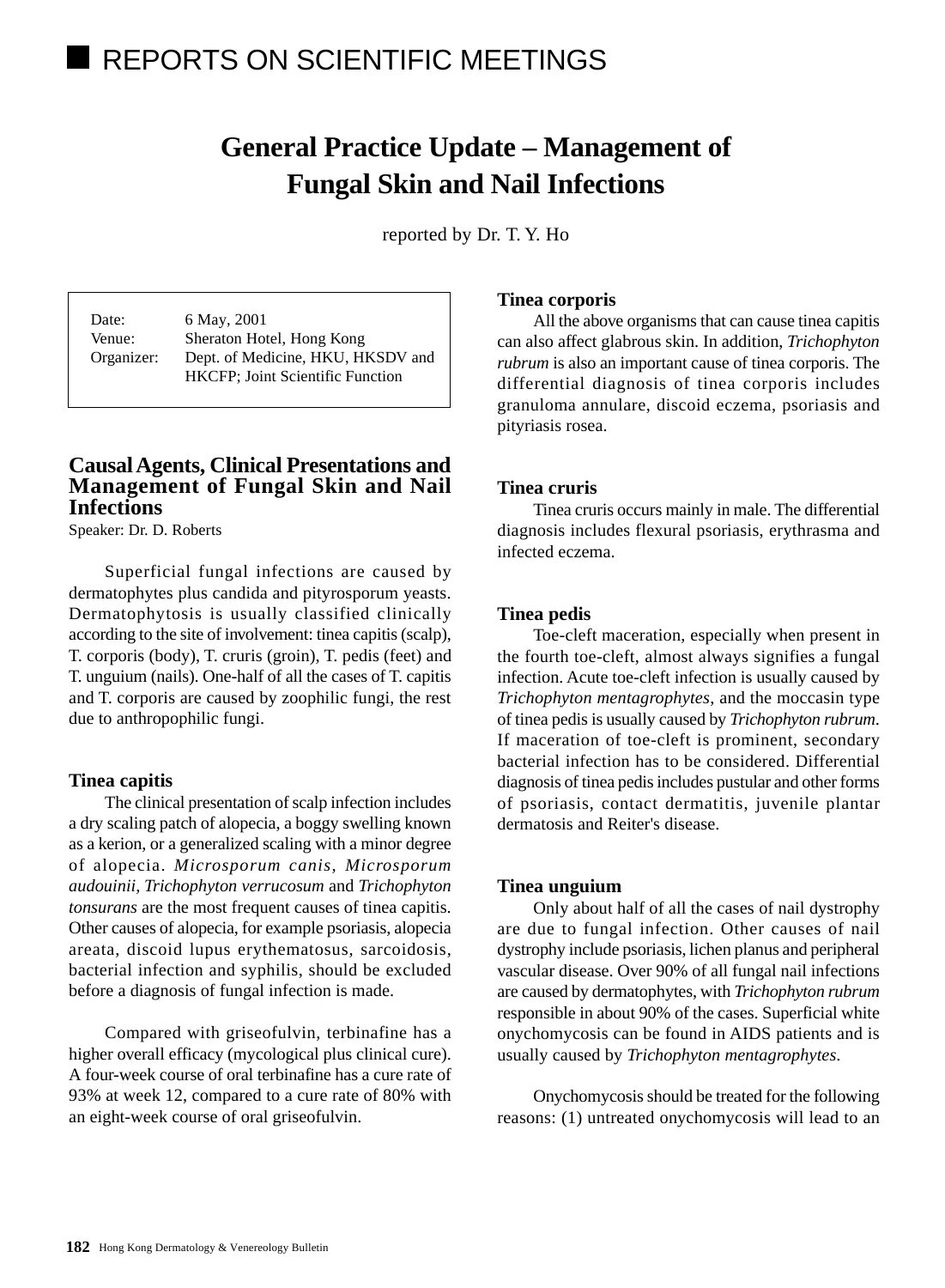increase in prevalence as a result of contamination of public places, (2) the condition does not resolve on its own, and (3) it predisposes the individual to secondary infection or complication, especially in diabetics, which may lead to amputation.

It is more important to have laboratory confirmation of the diagnosis of fungal nail infection than in other forms of fungal infection because the treatment duration is lengthy and systemic treatment would be needed. If therapeutic trial is started without mycological confirmation, it takes at least one year for any results to be observable.

#### **Safety of oral antifungal agents**

A post-marketing survey on the safety of oral terbinafine had been done involving 25,884 patients in Europe. The median duration of treatment was 12 weeks. The incidence of adverse events was 10.5%, which were usually mild and transient. The majority involved the gastrointestinal system (4.9%) or skin (2.3%). Terbinafine was considered a possible cause of 11 (0.04%) serious adverse events. These included two cases of serious skin reactions, one large bowel obstruction, one duodenal ulceration, one serious hepatobiliary dysfunction, one bronchospasm, one neutropenia, two cases of thrombocytopenia, one urticaria/angioedema and one leg oedema.

Among a cohort of 69,830 patients in the United Kingdom who had at least one prescription of an oral antifungal, there were 16 cases of acute liver injury. Acute liver injury was said to occur when one or more of the liver function parameters (aspartate-amino transferase, alanine-aminotransferase, alkaline phosphatase, total bilirubin) was two times higher than normal. Basing on patient-months, the relative risks of acute liver injury for the oral antifungal agents were as follows: fluconazole: 0.0, griseofulvin: 0.0, itraconazole: 17.7, ketoconazole: 228.0, terbinafine: 4.2.

## **Update on Oral and Topical Antifungal Treatment**

Speaker: Prof. G. Evans

#### **Diagnosis**

It is important to have a correct diagnosis of fungal infection before starting treatment. In many instances, treatment failure is due to a wrong diagnosis. For superficial mycoses, appropriate specimen should be collected for microscopy using potassium hydroxide, and culture using Sabouraud's agar. Nail clippings and subungal debris should be collected in cases of suspected fungal nail infection, and plucked hairs and skin scrapings of the scalp in cases of scalp infection. Culture failure is often due to poor specimen collection. It is important to get specimen as proximal as possible for laboratory diagnosis of fungal nail infection.

It is quite normal to get a few yeast colonies from non-sterile sites. In cases where cultures grow both dermatophytes and yeasts, the non-dermatophytes are probably secondary invaders of damaged nails rather than signifying a mixed infection. When the dermatophyte infection is treated, the yeast will go away. *Scytalidium* is the only mould that can invade nail and skin.

#### **Efficacy of antifungal agents**

When looking at the efficacy of a drug, the mode of action, the *in vitro* activity (minimal inhibitory concentration), the spectrum of activity and the kinetics should all be considered. All the new antifungal agents have good kinetic profiles. Azoles and allylamines inhibit the biosynthesis of ergosterol, which is essential to the integrity and overall development of the fungal cell membrane. Terbinafine, in addition, also inhibits the conversion of squalene to squalene epoxide, leading to a fungicidal accumulation of squalene.

#### **Topical antifungal agents**

Topical terbinafine, used once or twice a day, for one or two weeks, can achieve a cure rate of over 80% for tinea pedis, tinea cruris and tinea corporis. Compared with other topical antifungals in the treatment of tinea pedis, a one-week course of topical terbinafine was shown to be significantly better than four weeks' of topical clotrimazole, and was as good as four weeks' of topical miconazole. The shorter treatment duration with topical terbinafine may also improve compliance. The different formulations of terbinafine (cream, solution, gel) with equal concentration have the same efficacy. Topical treatment of onychomycosis, on their own, is not usually effective. A study demonstrated that the use of 5% amorolfine nail lacquer for six months in the treatment of distal onychomycosis resulted in a mycological cure of about 50%.